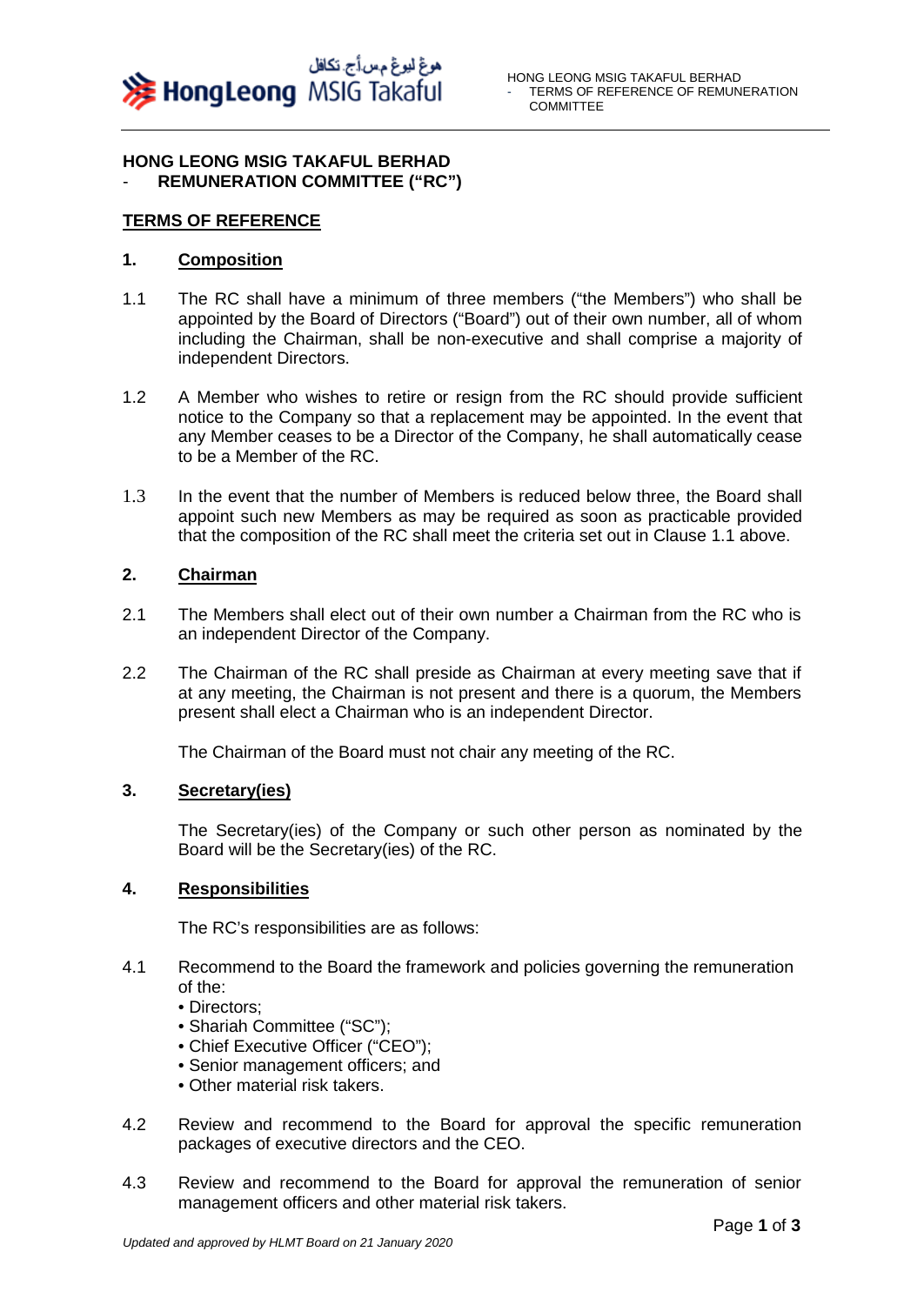

- 4.4 Review and recommend to the Board for approval the remuneration of SC members.
- 4.5 Other remuneration matters as may be agreed by the Board.

## **5. Meetings**

### 5.1 **Convening of Meetings**

- a. The RC shall hold at least one meeting (which may include meetings conducted via telephonic and video conference) in each financial year to be convened by the Secretary(ies) to the RC.
- b. Upon the request of any Member, the Chairman shall convene a meeting of the RC to consider any matters which the Member believe should be brought to the attention of the RC.

#### 5.2 **Notice of Meetings**

- a. The notice and agenda for each meeting shall be circulated to all Members specifying the date, time and venue of the meeting and setting out the mailers to be discussed.
- b. The RC may invite such other persons as they deem necessary to the meetings.

## 5.3 **Recording of Proceedings**

- a. The Members shall cause minutes to be made of all proceedings and decisions taken at RC meetings and of the attendances thereat.
- b. A copy of the minutes of each meeting shall be circulated to every member of the Board.
- c. The minutes are to be signed by the Chairman at the next succeeding meeting. Any minutes signed by the Chairman of the meeting to which they relate or of the meeting at which they are read, shall be sufficient evidence without any further proof of the facts stated therein.
- d. The minutes of the RC shall be kept by the Secretary(ies) to the RC at the registered office of the Company and shall be opened to inspection of the Board at any time.

## 5.4 **Quorum**

At least half of the number of the RC Members shall form a quorum.

## 5.5 **Decisions**

a. Any decision to be taken by the RC or questions arising at any meeting shall be determined by a majority of votes of the Members present and in the case of an equality of votes, the Chairman shall have a second or casting vote.